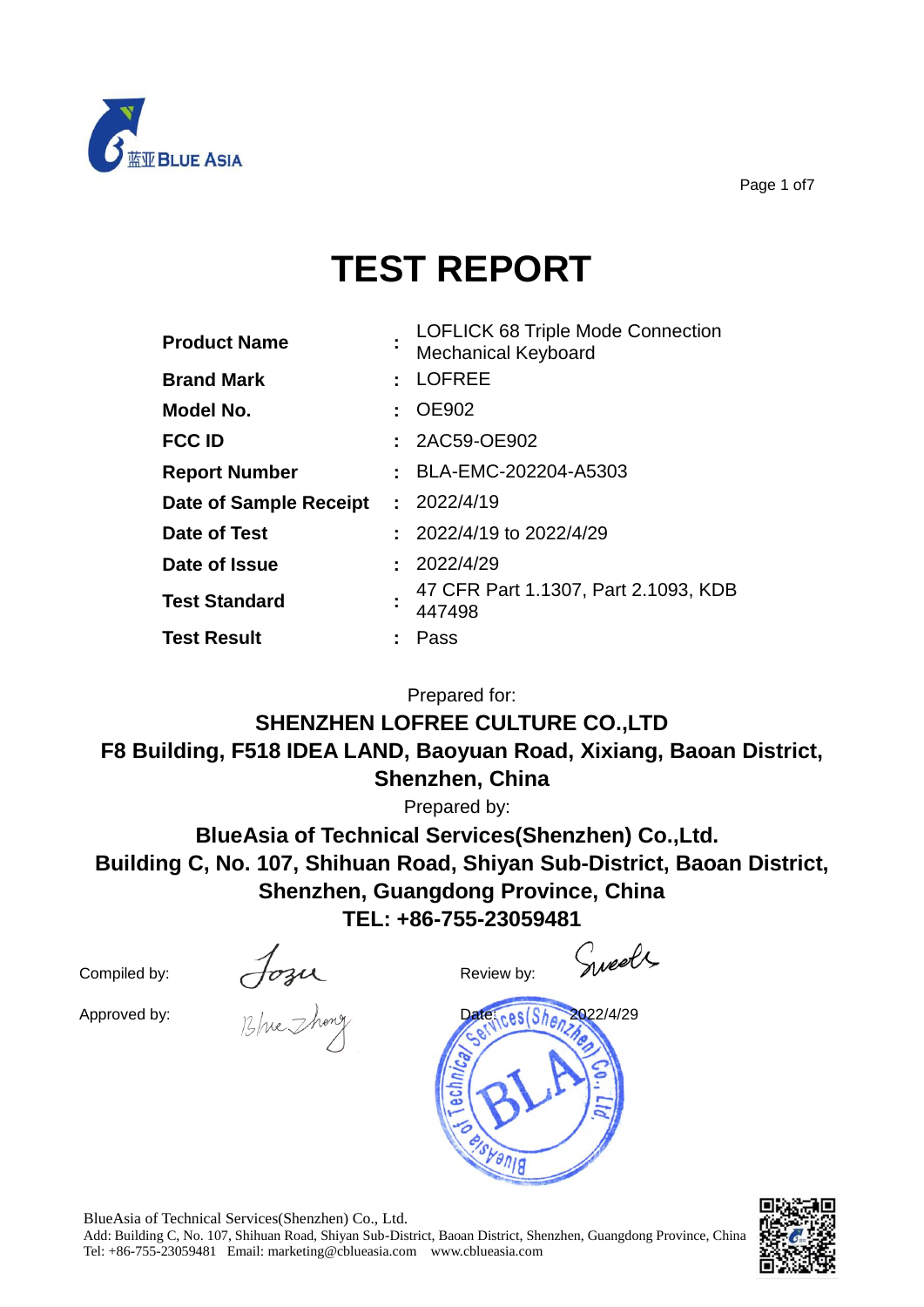

### **REPORT REVISE RECORD**

| <b>Version No.</b> | Date      | <b>Description</b> |  |  |
|--------------------|-----------|--------------------|--|--|
| 00                 | 2022/4/29 | Original           |  |  |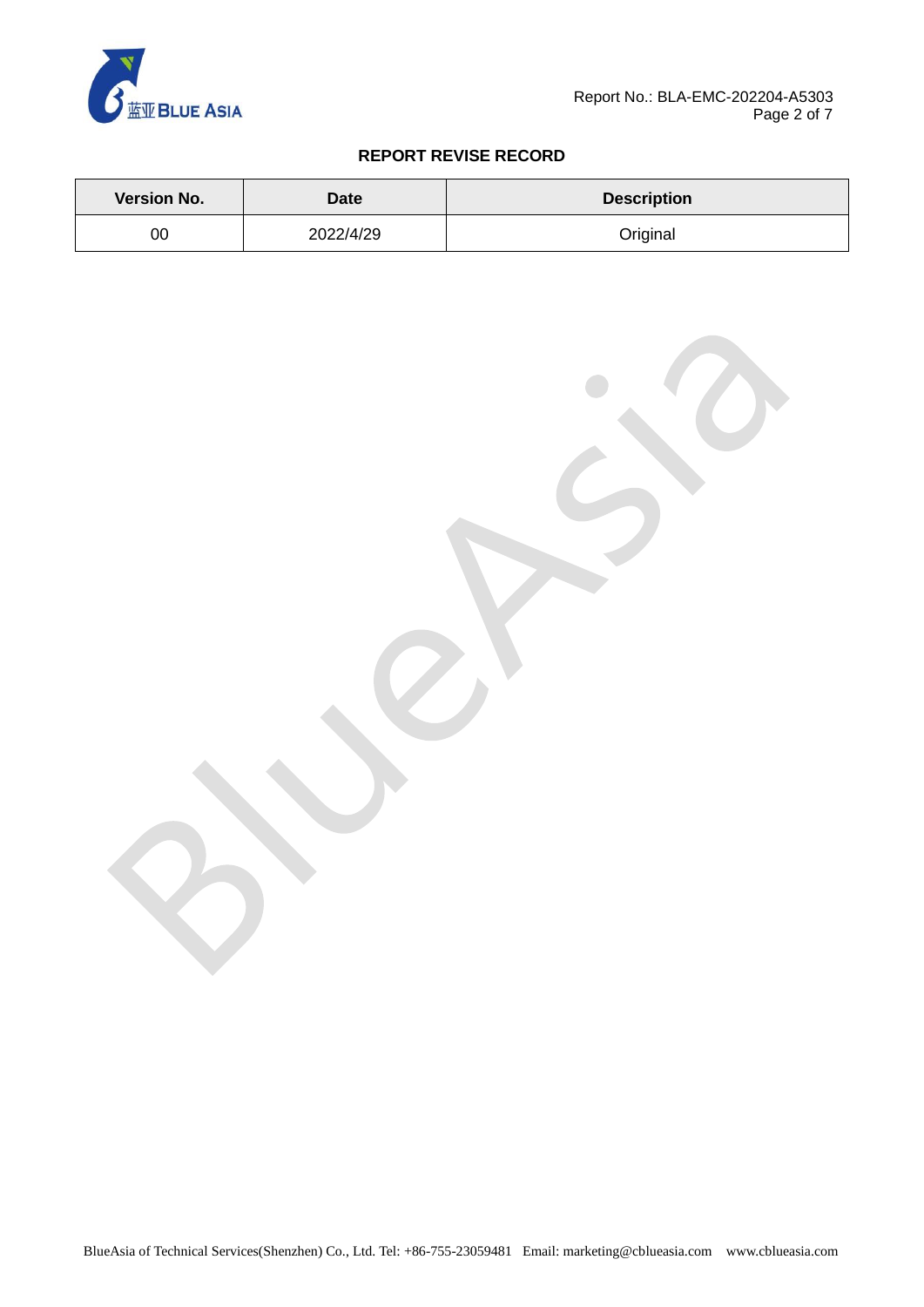

# **TABLE OF CONTENTS**

| $2^{\circ}$  |     |  |  |
|--------------|-----|--|--|
|              |     |  |  |
| $\mathbf{A}$ |     |  |  |
| 5            |     |  |  |
|              | 5.1 |  |  |
|              | 5.2 |  |  |
|              |     |  |  |

 $\left\langle \cdot \right\rangle$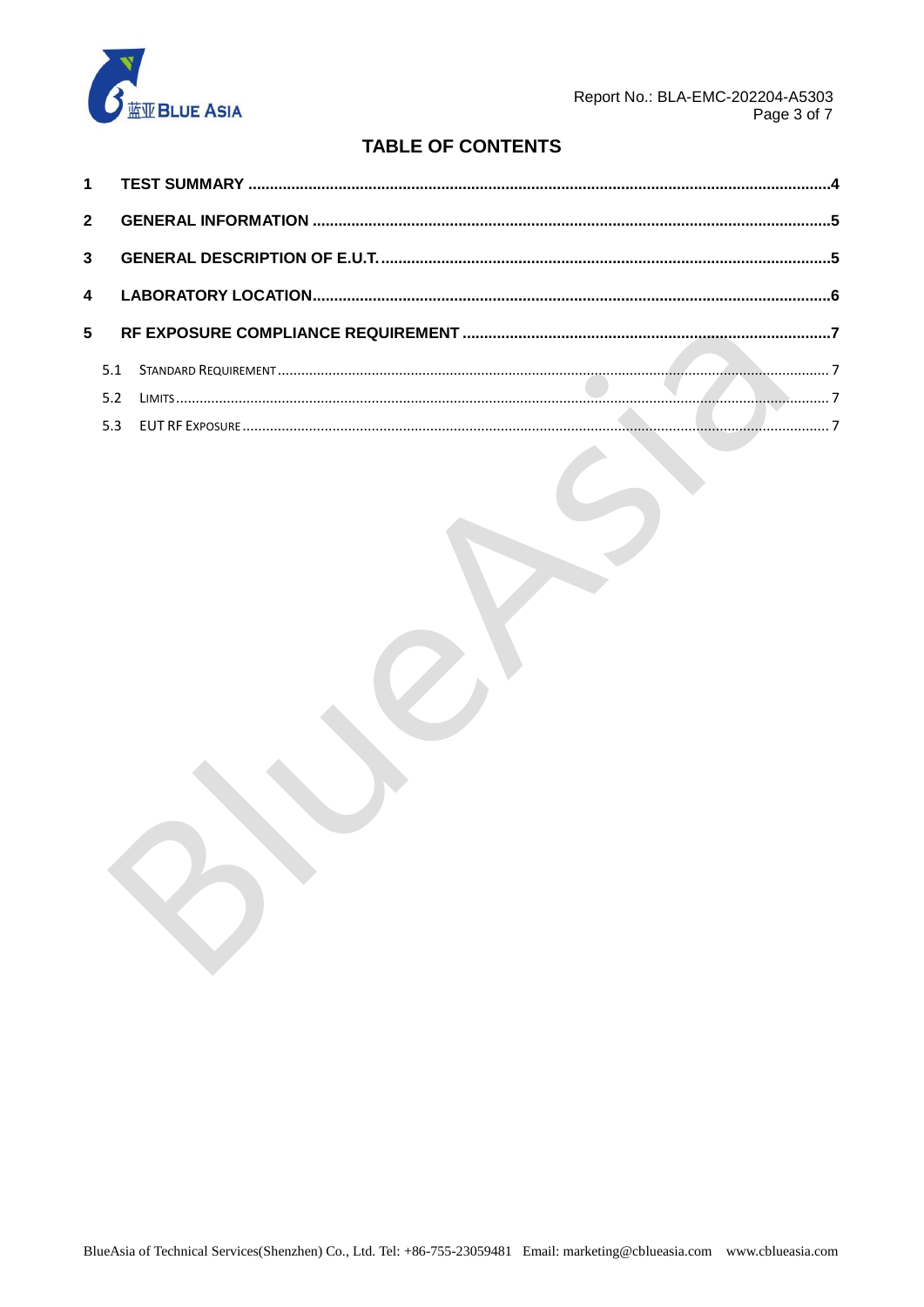

# <span id="page-3-0"></span>**1 TEST SUMMARY**

| <b>Test item</b>   | <b>Test Requirement</b>                                      | <b>Test Method</b> | <b>Class/Severity</b> | Result      |
|--------------------|--------------------------------------------------------------|--------------------|-----------------------|-------------|
| <b>RF Exposure</b> | 47 CFR Part 1.1307, Part   CFR 47 Part<br>2.1093, KDB 447498 | 2.1093             | CFR 47 Part 2.1093    | <b>PASS</b> |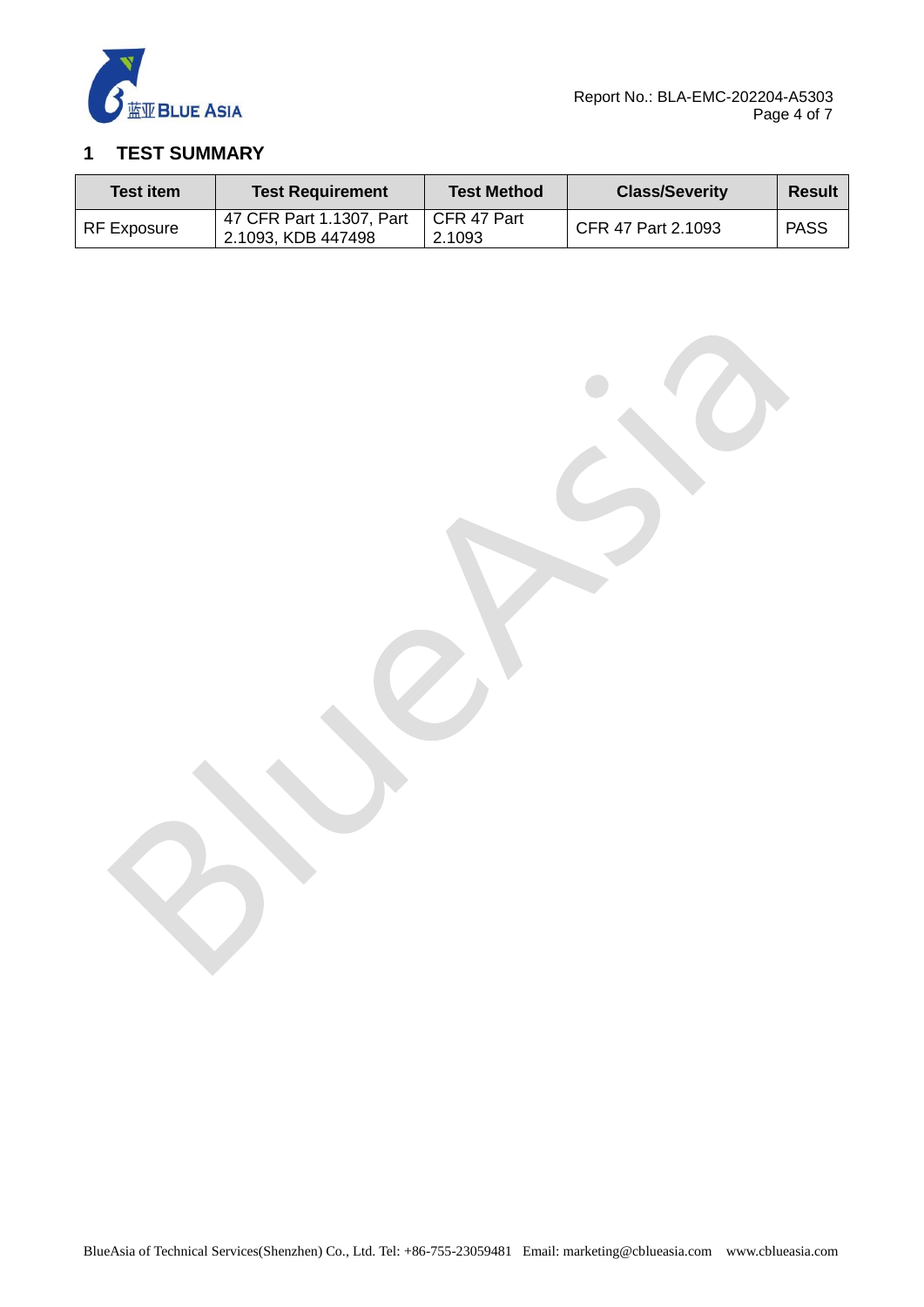

## <span id="page-4-0"></span>**2 GENERAL INFORMATION**

| <b>Product Name</b><br>Test Model No. | LOFLICK 68 Triple Mode Connection Mechanical Keyboard<br><b>IOE902</b>                                                        |  |  |
|---------------------------------------|-------------------------------------------------------------------------------------------------------------------------------|--|--|
| <b>Address</b>                        | Floor3, Plant Building A, No.7 Pingxi Road III, Nanping Technology Industrial<br>Park, Zhuhai City, Guangdong Province, China |  |  |
| Factory                               | ZHUHAI HENGCANG ELECTRONIC TECHNOLOGY CO., LTD.                                                                               |  |  |
| <b>Address</b>                        | F8 Building, F518 IDEA LAND, Baoyuan Road, Xixiang, Baoan District,<br>Shenzhen, China                                        |  |  |
| <b>Manufacturer</b>                   | SHENZHEN LOFREE CULTURE CO.,LTD                                                                                               |  |  |
| <b>Address</b>                        | F8 Building, F518 IDEA LAND, Baoyuan Road, Xixiang, Baoan District,<br>Shenzhen, China                                        |  |  |
| <b>Applicant</b>                      | SHENZHEN LOFREE CULTURE CO.,LTD                                                                                               |  |  |

## <span id="page-4-1"></span>**3 GENERAL DESCRIPTION OF E.U.T.**

| <b>Hardware Version</b>     | OE902_V2_210927                    |
|-----------------------------|------------------------------------|
| <b>Software Version</b>     | F.Nor52832.LFSZBD021-68KH-v01.01   |
| <b>Battery power supply</b> | IDC4.5V                            |
| <b>Operation Frequency:</b> | 2402MHz-2480MHz                    |
| <b>Modulation Type:</b>     | <b>GFSK</b>                        |
| <b>Channel Spacing:</b>     | l2MHz                              |
| Number of Channels:         | 40                                 |
| <b>Antenna Type:</b>        | <b>PCB</b> Antenna                 |
| <b>Antenna Gain:</b>        | 1.87dBi(Provided by the applicant) |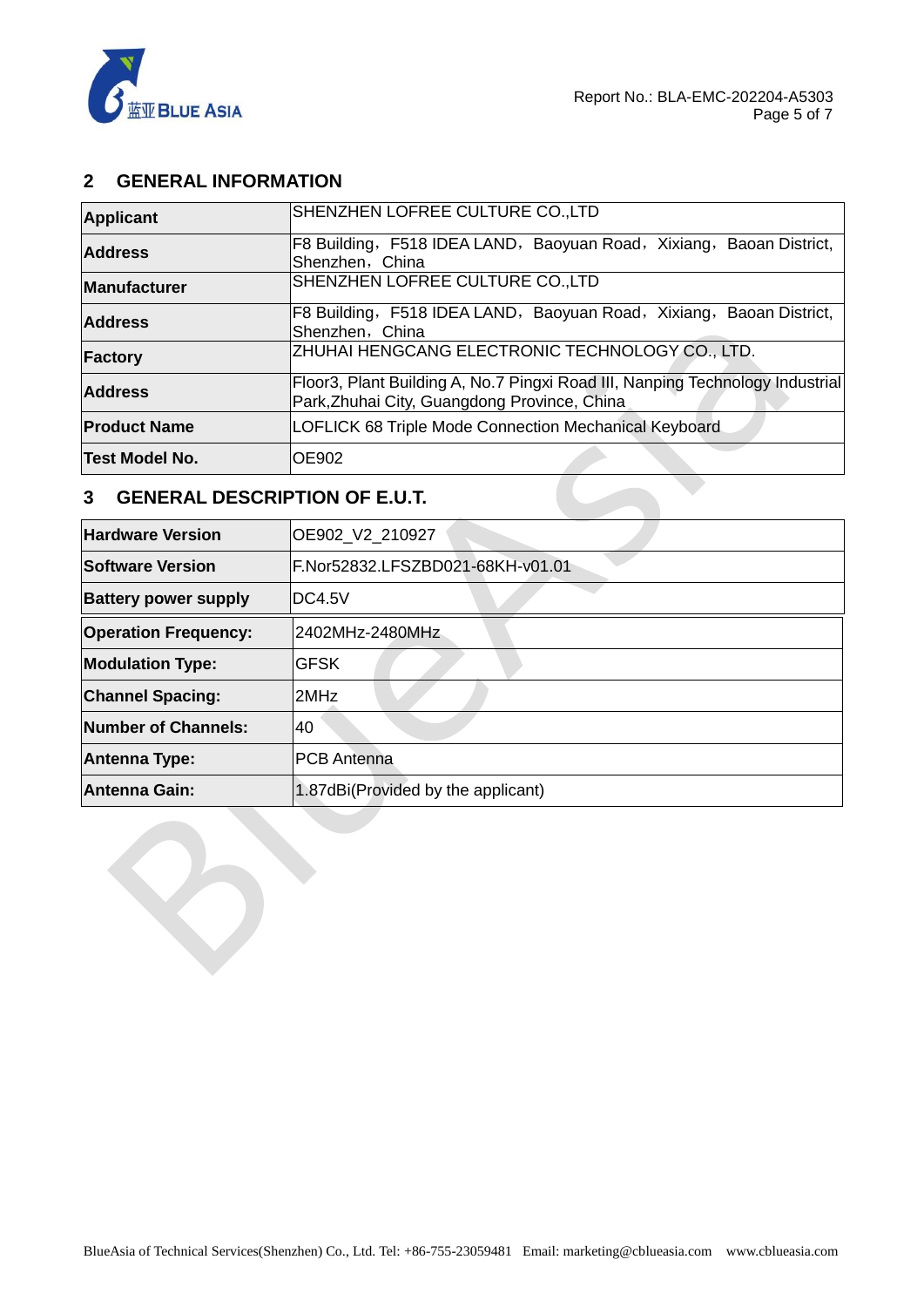

# <span id="page-5-0"></span>**4 LABORATORY LOCATION**

All tests were performed at:

BlueAsia of Technical Services(Shenzhen) Co., Ltd.

Building C, No. 107, Shihuan Road, Shiyan Sub-District, Baoan District, Shenzhen, Guangdong Province, China

Telephone: TEL: +86-755-28682673 FAX: +86-755-28682673 No tests were sub-contracted.